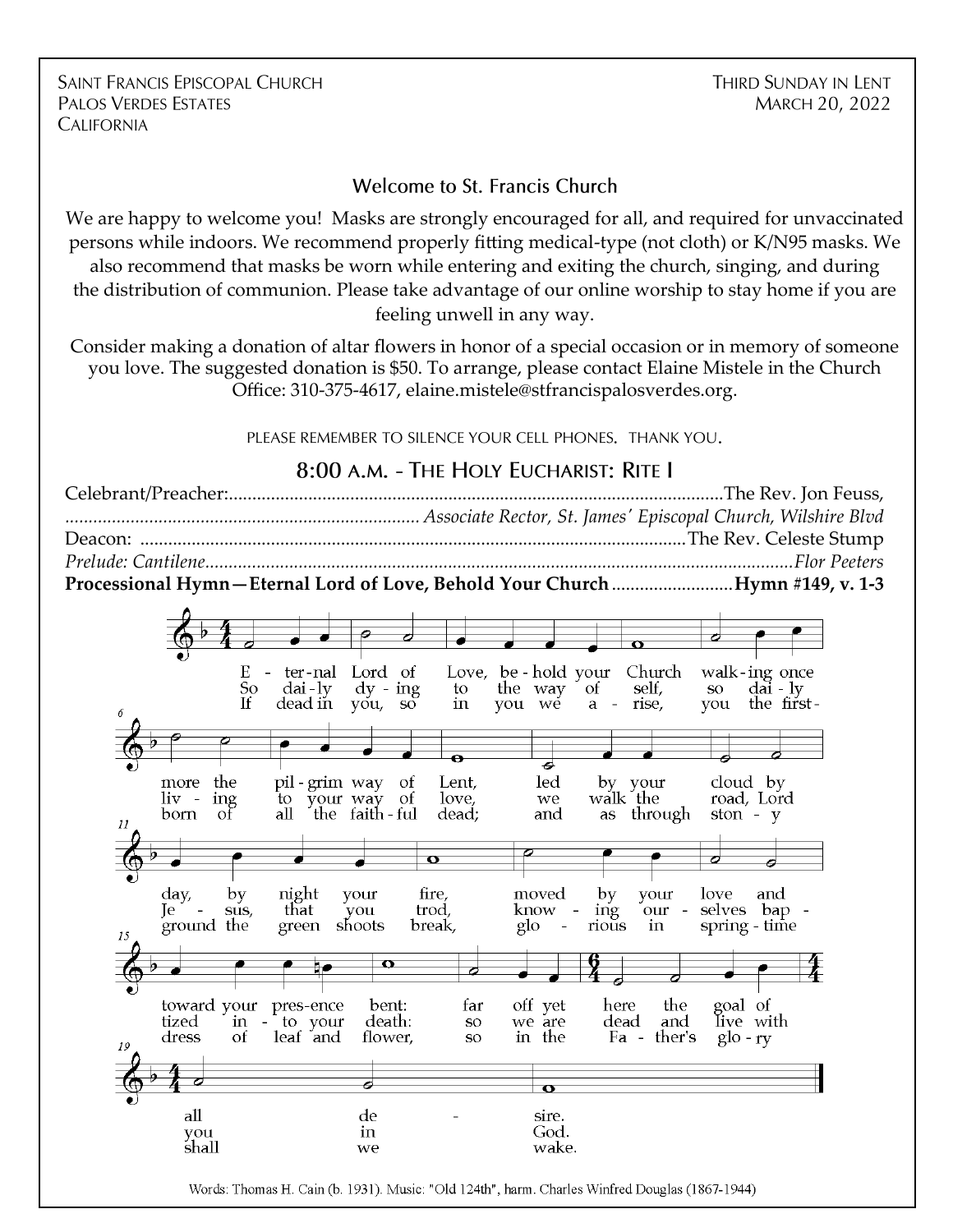| (this and all similar page refs. refer to Book of Common Prayer) |  |
|------------------------------------------------------------------|--|
|                                                                  |  |
|                                                                  |  |
|                                                                  |  |
|                                                                  |  |



Trisagion by Alexander Archangelsky (1846-1924) Hymnal 1982 S 102 The Collect of the Day................................................................................................................. p. 167 The First Lesson ............................................................................................................. Exodus 3:1-15 Moses was keeping the flock of his father-in-law Jethro, the priest of Midian; he led his flock beyond the wilderness, and came to Horeb, the mountain of God. There the angel of the Lord appeared to him in a flame of fire out of a bush; he looked, and the bush was blazing, yet it was not consumed. Then Moses said, "I must turn aside and look at this great sight, and see why the bush is not burned up." When the Lorp saw that he had turned aside to see, God called to him out of the bush, "Moses, Moses!" And he said, "Here I am." Then he said, "Come no closer! Remove the sandals from your feet, for the place on which you are standing is holy ground." He said further, "I am the God of your father, the God of Abraham, the God of Isaac, and the God of Jacob." And Moses hid his face, for he was afraid to look at God.

Then the Lorp said, "I have observed the misery of my people who are in Egypt; I have heard their cry on account of their taskmasters. Indeed, I know their sufferings, and I have come down to deliver them from the Egyptians, and to bring them up out of that land to a good and broad land, a land flowing with milk and honey, to the country of the Canaanites, the Hittites, the Amorites, the Perizzites, the Hivites, and the Jebusites. The cry of the Israelites has now come to me; I have also seen how the Egyptians oppress them. So come, I will send you to Pharaoh to bring my people, the Israelites, out of Egypt." But Moses said to God, "Who am I that I should go to Pharaoh, and bring the Israelites out of Egypt?" He said, "I will be with you; and this shall be the sign for you that it is I who sent you: when you have brought the people out of Egypt, you shall worship God on this mountain."

But Moses said to God, "If I come to the Israelites and say to them, 'The God of your ancestors has sent me to you,' and they ask me, 'What is his name?' what shall I say to them?" God said to Moses, "I am who I am." He said further, "Thus you shall say to the Israelites, 'I am has sent me to you.'" God also said to Moses, "Thus you shall say to the Israelites, 'The Lorp, the God of your ancestors, the God of Abraham, the God of Isaac, and the God of Jacob, has sent me to you':

This is my name forever,

and this my title for all generations."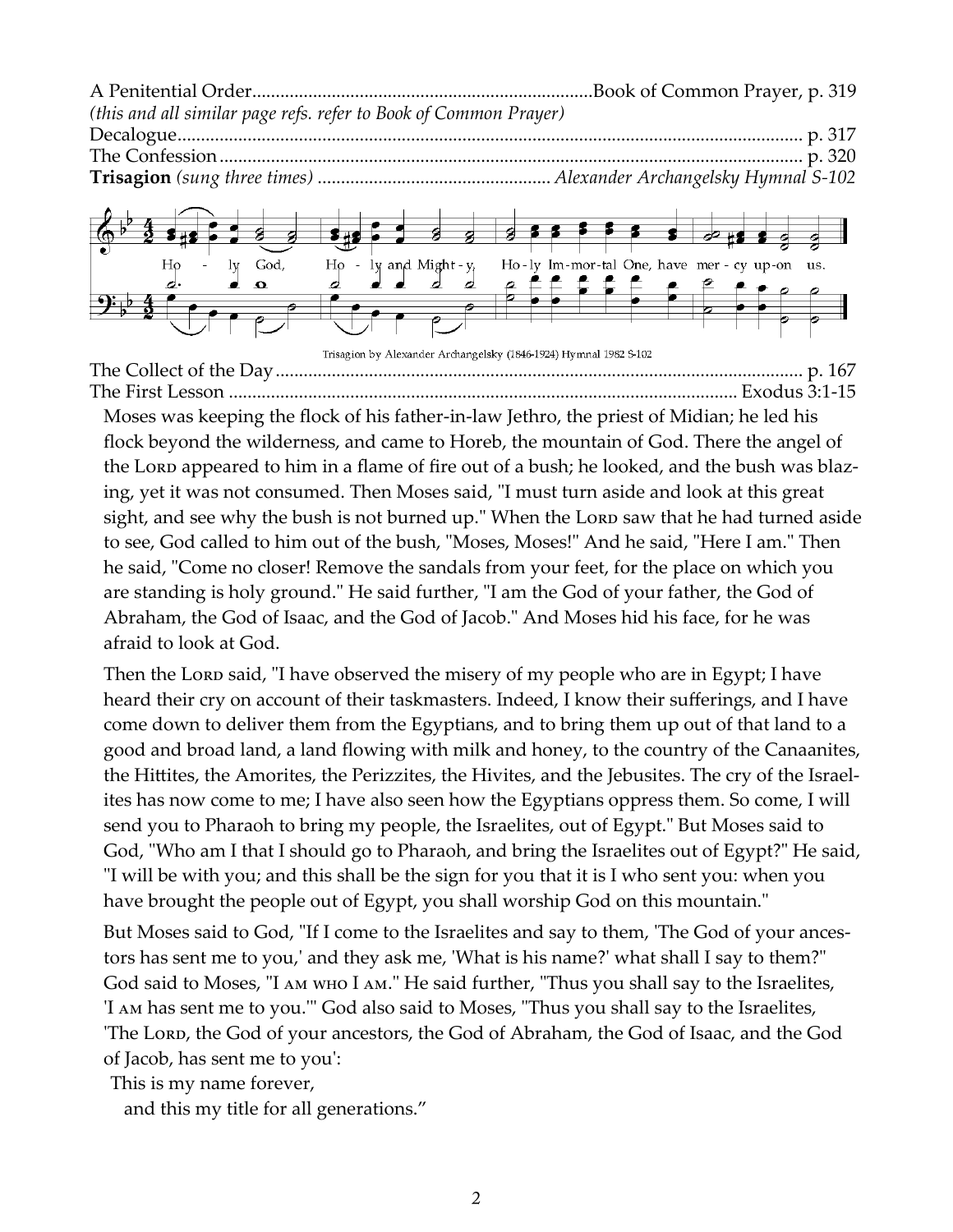The Response: Psalm 63:1-8, *Deus, Deus meus .........................................................................* p. 670 The Epistle..............................................................................................................Corinthians 10:1-13 I do not want you to be unaware, brothers and sisters, that our ancestors were all under the cloud, and all passed through the sea, and all were baptized into Moses in the cloud and in the sea, and all ate the same spiritual food, and all drank the same spiritual drink. For they drank from the spiritual rock that followed them, and the rock was Christ. Nevertheless, God was not pleased with most of them, and they were struck down in the wilderness.

Now these things occurred as examples for us, so that we might not desire evil as they did. Do not become idolaters as some of them did; as it is written, "The people sat down to eat and drink, and they rose up to play." We must not indulge in sexual immorality as some of them did, and twenty-three thousand fell in a single day. We must not put Christ to the test, as some of them did, and were destroyed by serpents. And do not complain as some of them did, and were destroyed by the destroyer. These things happened to them to serve as an example, and they were written down to instruct us, on whom the ends of the ages have come. So if you think you are standing, watch out that you do not fall. No testing has overtaken you that is not common to everyone. God is faithful, and he will not let you be tested beyond your strength, but with the testing he will also provide the way out so that you may be able to endure it.

The Holy Gospel .................................................................................................................Luke 13:1-9

At that very time there were some present who told Jesus about the Galileans whose blood Pilate had mingled with their sacrifices. He asked them, "Do you think that because these Galileans suffered in this way they were worse sinners than all other Galileans? No, I tell you; but unless you repent, you will all perish as they did. Or those eighteen who were killed when the tower of Siloam fell on them—do you think that they were worse offenders than all the others living in Jerusalem? No, I tell you; but unless you repent, you will all perish just as they did."

Then he told this parable: "A man had a fig tree planted in his vineyard; and he came looking for fruit on it and found none. So he said to the gardener, 'See here! For three years I have come looking for fruit on this fig tree, and still I find none. Cut it down! Why should it be wasting the soil?' He replied, 'Sir, let it alone for one more year, until I dig around it and put manure on it. If it bears fruit next year, well and good; but if not, you can cut it down.'" The Sermon.............................................................................................................The Rev. Jon Feuss The Nicene Creed ........................................................................................................................ p. 327 The Prayers of the People .......................................................................................................... p. 328 The Peace....................................................................................................................................... p. 332 Welcome and Announcements Offertory Prayer All things come of thee O Lord, and of thine own have we given thee The Great Thanksgiving ............................................................................................................. p. 333 *The clergy will carry the Sacrament to anyone in the congregation who is unable to come forward for Holy Communion. Please inform one of the ushers if you would like to be served at your seat. Gluten-free Communion wafers are now carried alongside regular wafers at Holy Communion. If you require one of these, simply ask at the Altar rail.*